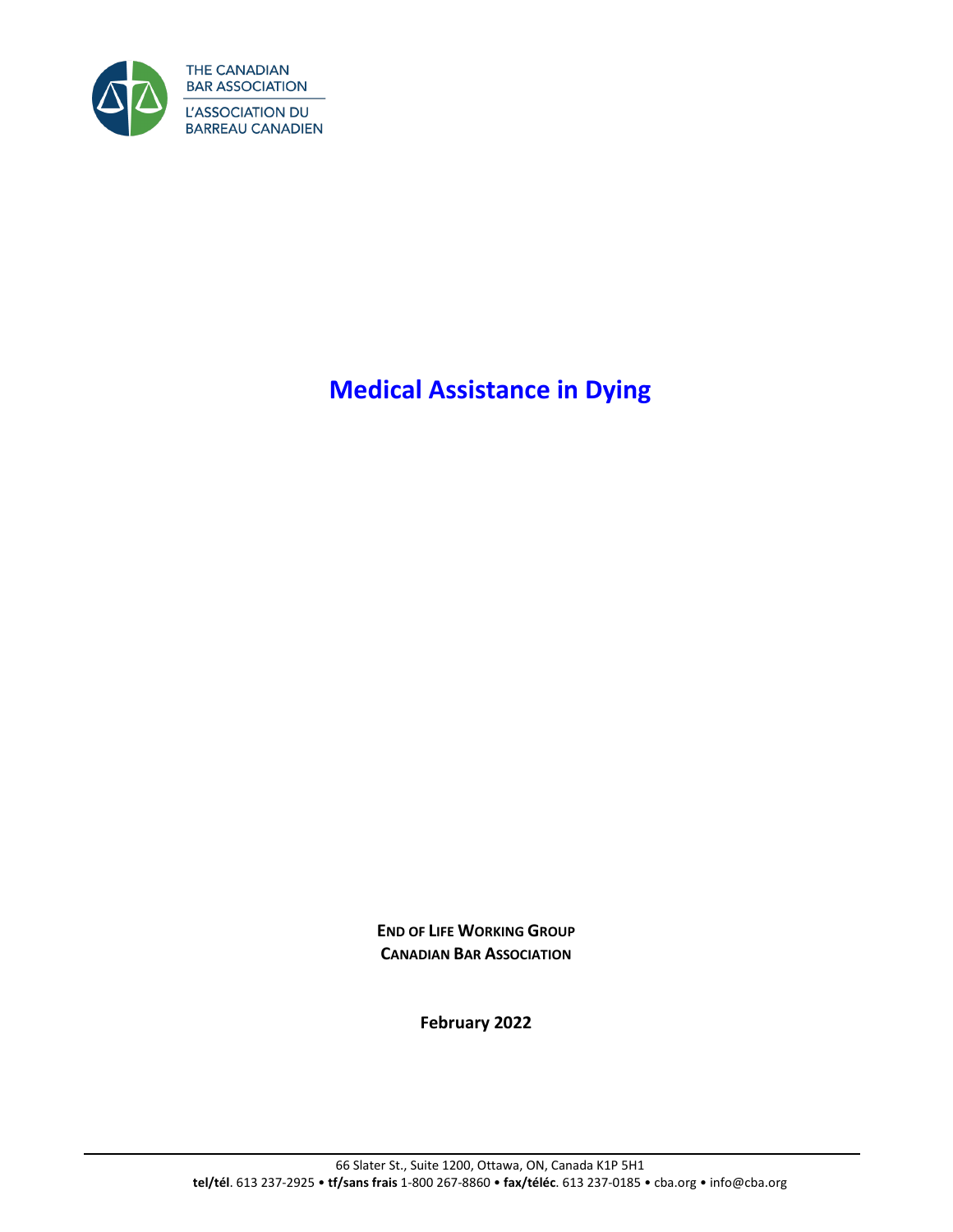#### **PREFACE**

The Canadian Bar Association is a national association representing 36,000 jurists, including lawyers, notaries, law teachers and students across Canada. The Association's primary objectives include improvement in the law and in the administration of justice.

This submission was prepared by the CBA End of Life Working Group with assistance from the Advocacy Department at the CBA office. The submission has been reviewed by the Law Reform Subcommittee and approved as a public statement of the CBA End of Life Working Group.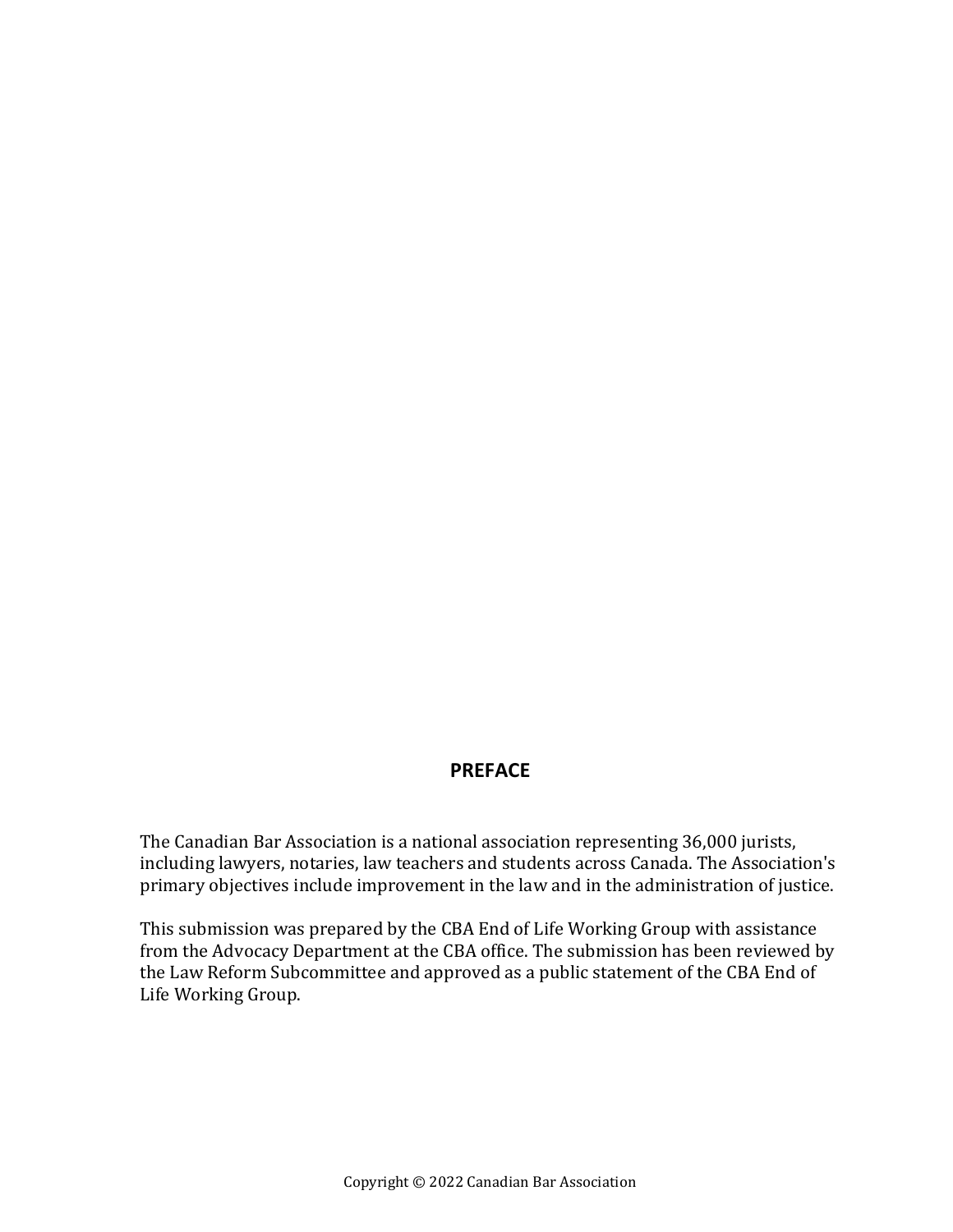# **TABLE OF CONTENTS**

# **Medical Assistance in Dying**

| I.              |    |                                                 |  |
|-----------------|----|-------------------------------------------------|--|
| $\mathbf{II}$ . |    |                                                 |  |
|                 | А. |                                                 |  |
|                 | В. |                                                 |  |
|                 | C. |                                                 |  |
|                 | D. |                                                 |  |
|                 | Ε. |                                                 |  |
|                 | F. | Revocation of Declaration (prescribed form) 4   |  |
|                 | G. |                                                 |  |
|                 | Η. | Independent of Existing Legislative Regimes for |  |
|                 | L. |                                                 |  |
|                 | J. |                                                 |  |
|                 | K. |                                                 |  |
|                 | L. |                                                 |  |
| III.            |    |                                                 |  |
|                 | А. |                                                 |  |
|                 | В. |                                                 |  |
|                 | C. |                                                 |  |
|                 | D. |                                                 |  |
| IV.             |    |                                                 |  |
|                 | А. |                                                 |  |
|                 | В. |                                                 |  |
| V.              |    | SUMMARY OF RECOMMENDATIONS 13                   |  |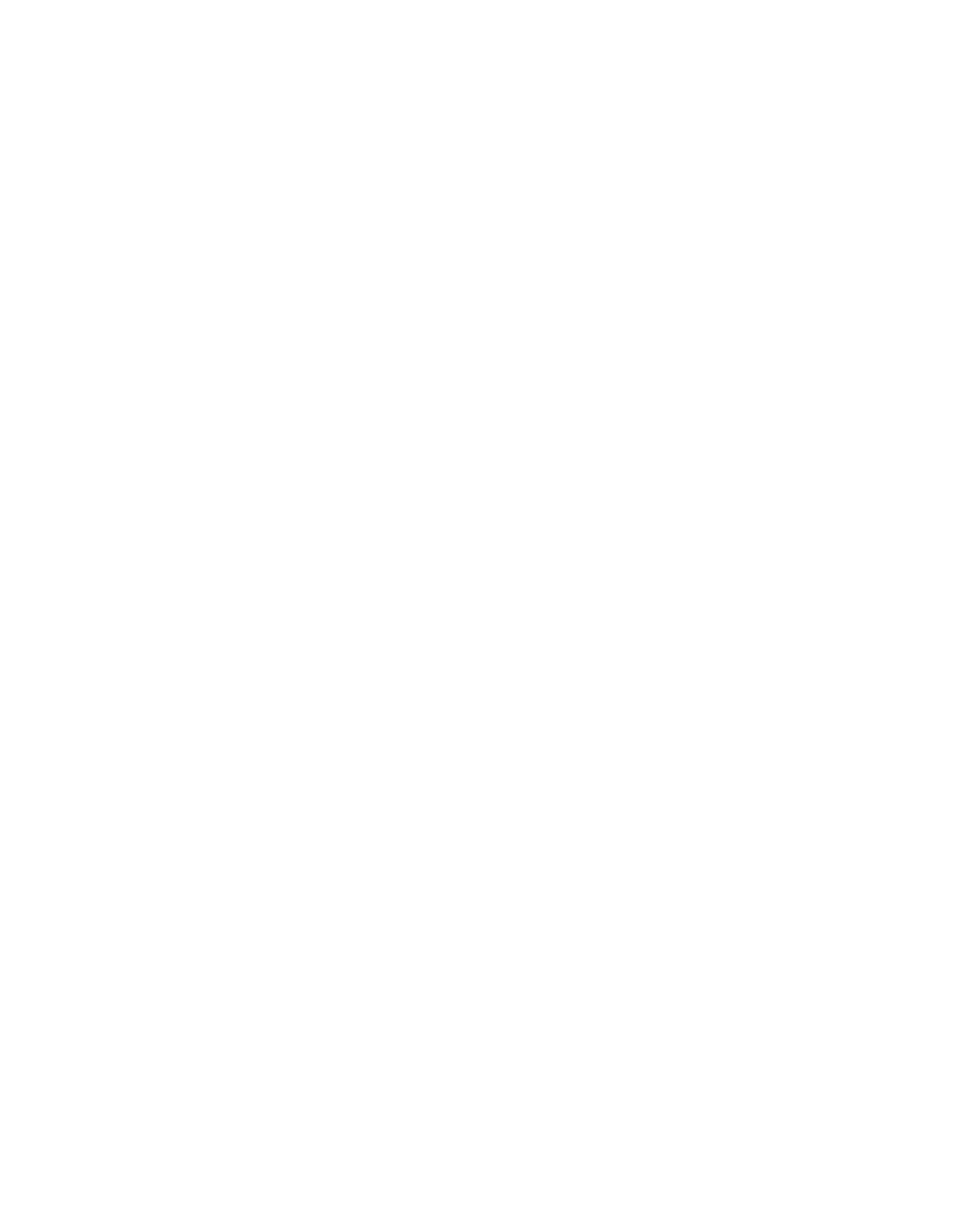# **Medical Assistance in Dying**

#### **I. INTRODUCTION**

The End of Life Working Group of the Canadian Bar Association (CBA Working Group) is pleased to comment on medical assistance in dying (MAiD) for persons with mental illnesses, mature minors and advance requests for MAiD.

The Canadian Bar Association is a national association of 36,000 lawyers, Québec notaries, law teachers and students, with a mandate to promote improvements in the law and the administration of justice. The CBA Working Group comprises a cross-section of members drawn from diverse areas of expertise, including constitutional and human rights law, criminal justice, health law, wills, estates and trusts law, elder law, child and youth law, privacy and access to information law, and dispute resolution.

The CBA has demonstrated an abiding commitment to clarifying the law about end-of-life decision-making and stressing the importance of a pan-Canadian approach. We acknowledge that MAiD is complex and raises important issues and diverse views. The CBA Working Group has consistently recommended that amendments to the *Criminal Code* for MAiD align with the criteria established by the Supreme Court of Canada in *Carter.*<sup>1</sup>

The CBA has adopted resolutions supporting MAiD for persons with mental illnesses, mature minors and advance requests for MAiD, with appropriate safeguards.2 We prepared these submissions to assist the review of these three areas, consistent with these policy resolutions.

#### **II. ADVANCE REQUESTS**

#### **A. Clarification**

We use the term "Advance Request" to mean a request for MAiD by a capable person (Applicant) who has been diagnosed with a grievous and irremediable medical condition, where the request

2 See CBA Resolutions o[n](http://www.cba.org/Our-Work/Resolutions/Resolutions/2016/Advance-Requests-for-Medical-Assistance-in-Dying) [Advance Requests,](http://www.cba.org/Our-Work/Resolutions/Resolutions/2016/Advance-Requests-for-Medical-Assistance-in-Dying) [Psychiatric Conditions](http://www.cba.org/Our-Work/Resolutions/Resolutions/2016/Medical-Assistance-in-Dying-and-Psychiatric-Condit) an[d Competent Minors.](http://www.cba.org/Our-Work/Resolutions/Resolutions/2016/Medical-Assistance-in-Dying-for-Competent-Minors)

<sup>1</sup> *Carter* v. *Canada (Attorney General),* [2015] 1 SCR 331 [Carter].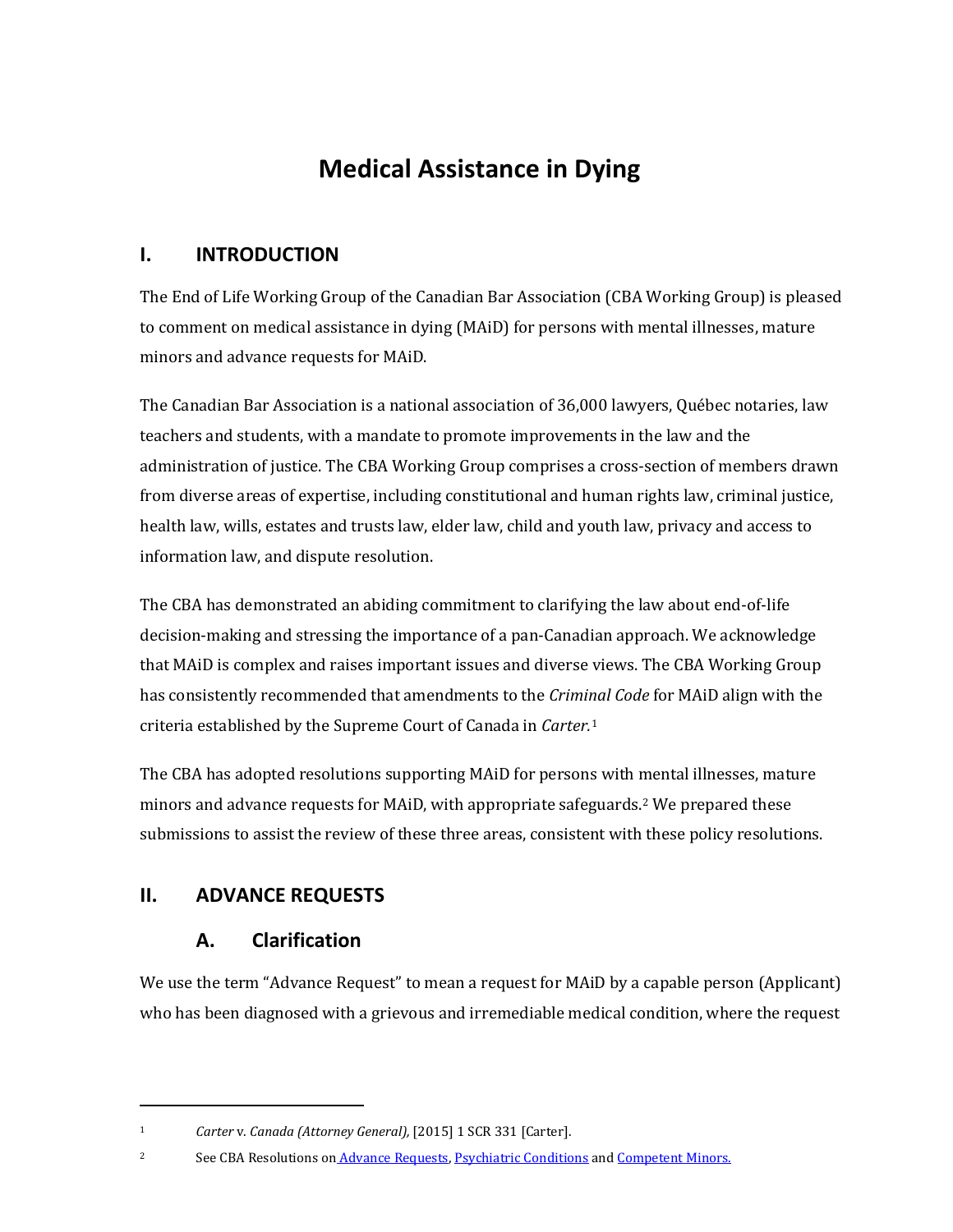is triggered in the event of the Applicant's subsequent incapacity and on the occurrence of specified future circumstances detailed in a written document (Triggering Conditions).

This concept is distinct from the circumstances addressed in section 241.2(3.2) of the *Criminal Code* where a qualifying individual has already requested and given consent to MAiD, but loses capacity before it can be administered.3 An Advance Request can be viewed as an independent step in planning for incapacity by a capable person following a qualifying diagnosis, since it offers a mechanism to defer MAiD until the occurrence of future Triggering Conditions, without risking the inability to proceed at that time should the Applicant lose capacity in the interim.

#### **B. Support for Advance Requests**

We believe that Advance Requests respect the fundamental *Charter* principle of security of the person, and the sanctity of personal autonomy. Advance Requests allow an individual to access MAiD later (in accordance with their prior capable wishes) and addresses existing concerns that the risk of future incapacity may make MAiD inaccessible, resulting in a person accessing MAiD earlier than he or she might want. In other words, if a person must have capacity at the time of requesting MAiD, then a person must access MAiD while still capable even if the person is not yet ready to die. If they wait and risk incapacity, they will not be able to access MAiD at all (unless there is a framework for Advance Requests).

Recent surveys demonstrate an overwhelming support for Advance Requests. For example, 79% of respondents to the 2020 federal government's questionnaire on MAiD were in favour of Advance Requests.4 Further, 83% of respondents in a 2021 Ipsos poll supported Advance Requests for persons with a diagnosis of a grievous and irremediable condition.5

Also, most members of the Canadian Association of MAiD Assessors and Providers (CAMAP) were open to Advance Requests. In a member survey, 82% stated that they would be willing to assess patients who had made an Advance Request but had since lost the capacity to make their

<sup>3</sup> Although not defined in the *Criminal Code*, this approach is referenced in the headings to sections 241.2(3.4) and (3.5), where it is labelled "Advance Consent". We use the term "Advance Request" to avoid confusion.

<sup>&</sup>lt;sup>4</sup> [What We Heard Report: A Public Consultation on Medical Assistance in Dying](https://can01.safelinks.protection.outlook.com/?url=https%3A%2F%2Fwww.justice.gc.ca%2Feng%2Fcj-jp%2Fad-am%2Fwwh-cqnae%2Fp2.html%23s2-4&data=04%7C01%7Cmarcao%40CBA.org%7Ca049ba5afc9d46cdd58008d98ec03f60%7C62857f41bdb34f5dab05941ebe315f07%7C0%7C0%7C637697778618388665%7CUnknown%7CTWFpbGZsb3d8eyJWIjoiMC4wLjAwMDAiLCJQIjoiV2luMzIiLCJBTiI6Ik1haWwiLCJXVCI6Mn0%3D%7C1000&sdata=jrcGJNdCoGyn1DJ2sRRMVg8p%2BiXzGovArBZDqu3q3Yg%3D&reserved=0) (March 2020). The online questionnaire was open to the public in January 2020.

<sup>5</sup> [Ipsos Poll](https://www.ipsos.com/sites/default/files/ct/news/documents/2021-02/maid_in_canada-factum-2021-02-25-v1.pdf) conducted on behalf of Dying with Dignity Canada (February 2021).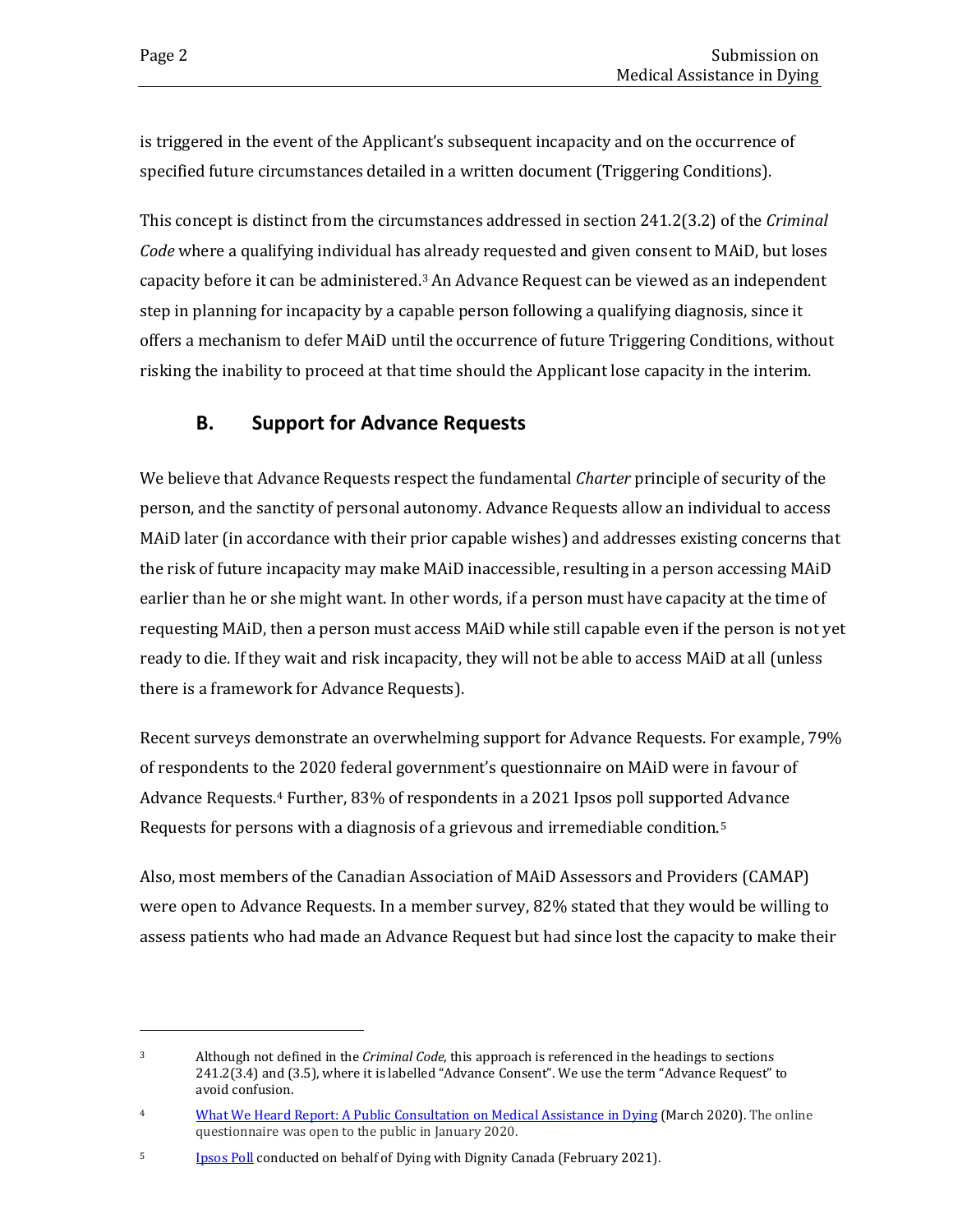own healthcare decisions. And 76% of members would be willing to provide MAiD to an eligible patient who lacked capacity but had made an Advance Request.6

# **C. Legislative Framework**

In our view, Advance Requests for MAiD can best be achieved by setting out a specific framework in the *Criminal Code*. This framework should address all requirements including the necessary documentation to establish and trigger an Advance Request. The regime should also address the protections, indemnification and release of liability for all parties acting in good faith. These protections would be especially important for the MAiD Agent (discussed in Section G below).

The existing *Criminal Code* criteria for MAiD, as applicable, should be part of Advance Requests, namely the capacity to make an Advance Request and informed consent requirements.

# **D. Only After Diagnosis**

A person should be eligible to make an Advance Request only *after* a diagnosis of a grievous and irremediable medical condition, but *before* their suffering becomes intolerable. This safeguard permits a fully informed consent – requiring discussion on the condition's trajectory, treatment risks and benefits, and means to relieve suffering.

# **E. Declaration (prescribed form)**

Given the critical nature of Advance Requests, we recommend using a prescribed form (Declaration). The contents of the Declaration should be specifically mandated in the *Criminal Code* (or regulations) and include:

- naming a person (MAiD Agent), including an alternate, where possible, who would initiate an assessment of whether the Applicant's Triggering Conditions for an Advance Request have been met. The MAiD Agent would then make treatment decisions on the Applicant's behalf in accordance with the terms of the Declaration and applicable law;
- delineating the Triggering Conditions that would constitute intolerable suffering for the Applicant and would require the MAiD Agent to act on the Advance Request;
- signature of the Applicant;

<sup>6</sup> [The State of Knowledge on Advance Requests for Medical-Assistance in Dying Report](https://can01.safelinks.protection.outlook.com/?url=https%3A%2F%2Fcca-reports.ca%2Fwp-content%2Fuploads%2F2019%2F02%2FThe-State-of-Knowledge-on-Advance-Requests-for-Medical-Assistance-in-Dying.pdf&data=04%7C01%7Cmarcao%40CBA.org%7C38f11b19df2e43b36cc708d98f7cc16a%7C62857f41bdb34f5dab05941ebe315f07%7C0%7C0%7C637698588263652741%7CUnknown%7CTWFpbGZsb3d8eyJWIjoiMC4wLjAwMDAiLCJQIjoiV2luMzIiLCJBTiI6Ik1haWwiLCJXVCI6Mn0%3D%7C1000&sdata=xFCyNVD%2BAGWj079UyMyHUwEWVxTGmmJTecGJODrhdZA%3D&reserved=0) of the Expert Panel Working Group, (Council of Canadian Academies) (2018) at p. 143.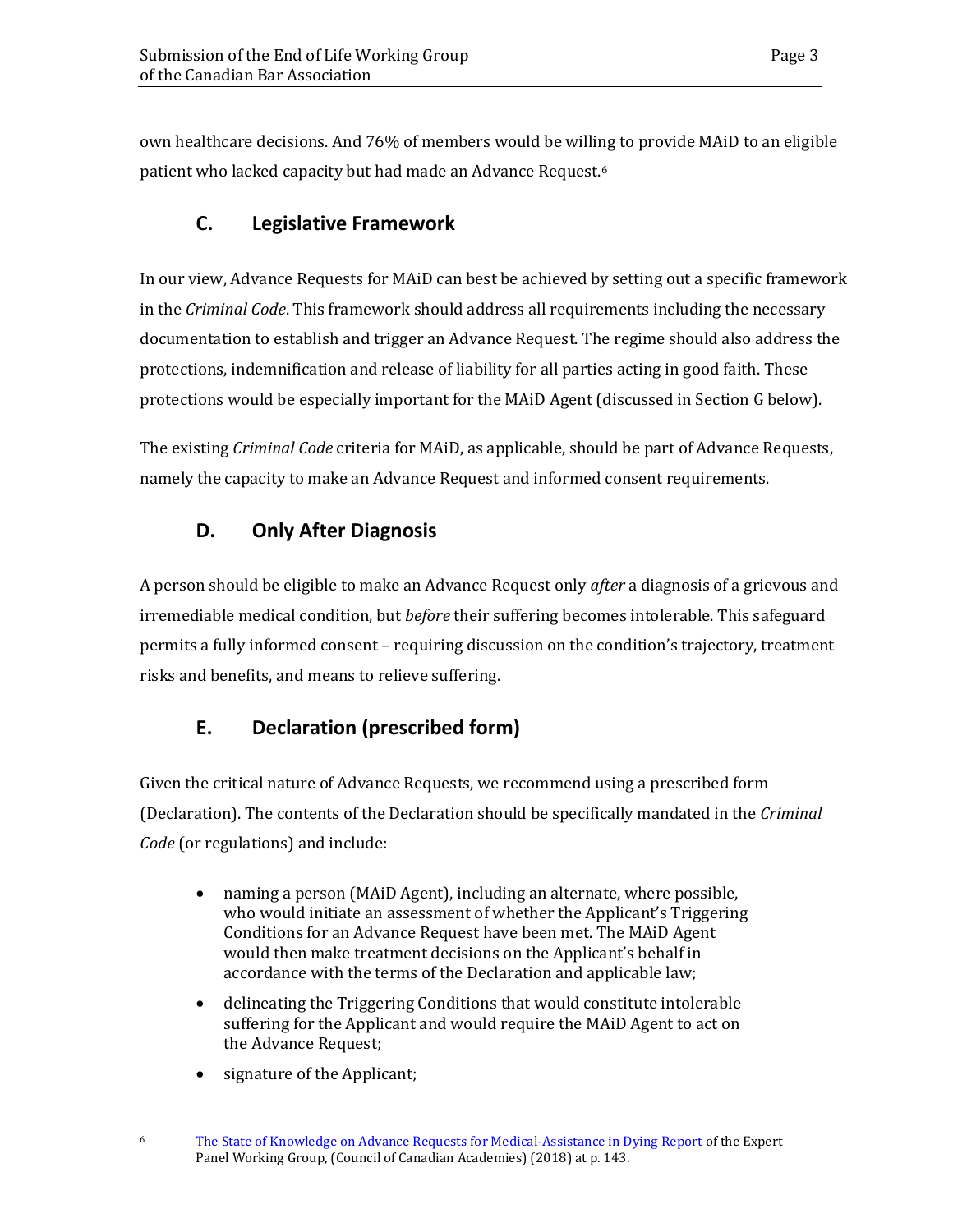- signature of the named MAiD Agent (and alternate, if applicable) acknowledging a willingness to act;
- signature of the Applicant's physician attesting to the communication of the diagnosis and the requisite discussions for informed consent; and
- witness requirements and instructions.

For the witness requirements, we recommend requiring two witnesses and that they be of the age of majority. We also recommend adding restrictions on who can be a witness. For example, we do not believe that the following individuals should be witnesses: i) MAiD Agent; ii) spouse, partner or child of the MAiD Agent; and iii) spouse, partner or child of the Applicant.

Consideration should also be given to which parties (including institutions, such as a long-term care or retirement facility) should be entitled to a receive or request a copy of the Advance Request (and any Revocation by the Applicant or Renunciation by the MAiD Agent).

We also recommend that the Declaration include suggestions on the following points to ensure they are considered by the Applicant when making an Advance Request:

- whether to consult a lawyer; and
- whether to inform relevant parties (such as family) that an Advance Request has been created and where the document is located.

# **F. Revocation of Declaration (prescribed form)**

A Declaration should be revocable by using a prescribed form (Revocation). The requirements for a Revocation should be included in the governing framework in the *Criminal Code* (or regulations). We recommend that a lower level of capacity be required to revoke an Advance Request than the level of capacity required to *make* an Advance Request.

# **G. MAiD Agent**

We contemplate a process where the Applicant names a MAiD Agent (including an alternate whenever possible), who would initiate an assessment of whether the Applicant's Triggering Conditions for an Advance Request have been met. When an Applicant has lost capacity and it appears the Triggering Conditions *may* have been met, the MAiD Agent would initiate an assessment to determine if the Triggering Conditions are *in fact* satisfied.

For consistency with the existing MAiD qualification process, the assessment should be conducted by two physicians or nurse practitioners (their qualifications mirroring existing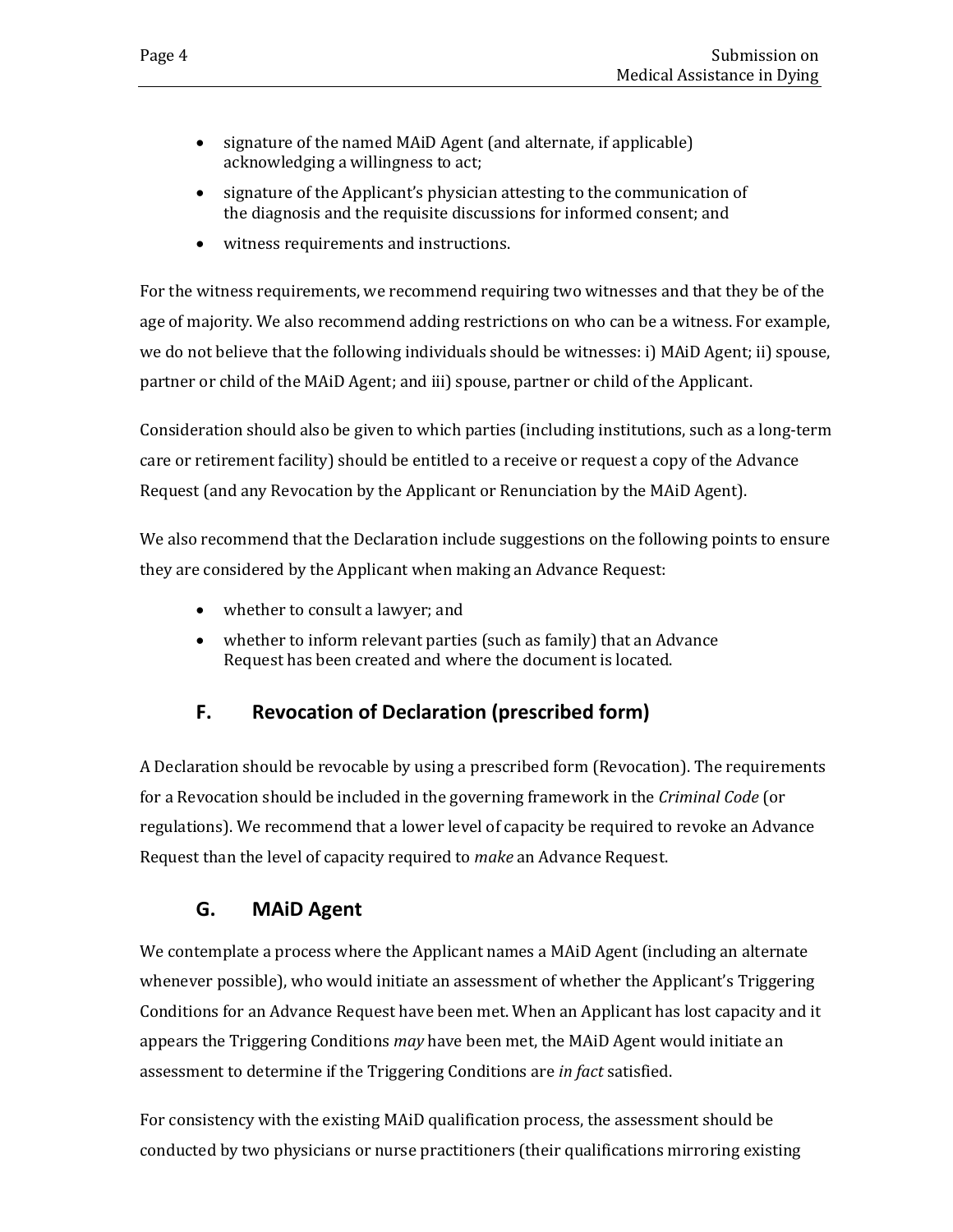requirements). A key question in framing a regime for Advance Requests is, once these assessments have been made, who can then request that MAiD be administered? In our view, it should be the MAiD Agent.

If the assessing physicians or nurse practitioners determine that the Applicant is refusing MAiD or may have changed their mind (see Section J below), even in the absence of a formal Revocation, there must be safeguards to ensure that the MAiD Agent does not proceed with a request for MAiD.

Consideration should also be given to the situation where the Triggering Conditions are determined to be satisfied but a MAiD Agent refuses to make the request for MAiD, and whether this should trigger a right of review (see Section K below).

To prevent abuse, we recommend adding restrictions on who can be a MAiD Agent, for example, a minimum age and a prohibition against naming a paid caregiver or other person providing health care services to the Applicant. These limitations could be similar to existing restrictions on the appointment of an attorney for personal care in certain jurisdictions.

Consideration should also be given to other restrictions. For example, should entitlement to inherit on the Applicant's death disqualify someone from being a MAiD Agent? If so, could there be exceptions (with or without additional safeguards) for the Applicant's spouse, child or other person?

We also recommend permitting a MAiD Agent to renounce the appointment and suggest a prescribed form (Renunciation) that would include related requirements.

# **H. Independent of Existing Legislative Regimes for Substitute Decision-making**

Most provinces and territories have a legislative regime for substitute decision-making about health care. Given that an Advance Request would name a MAiD Agent with a specific and narrow mandate, we propose that the MAiD process for Advance Requests be outside the existing legislative regimes for health care decisions (which typically have default provisions for substitute decision-makers). However, a MAiD Agent could be the same individual as the Applicant's named substitute decision-maker.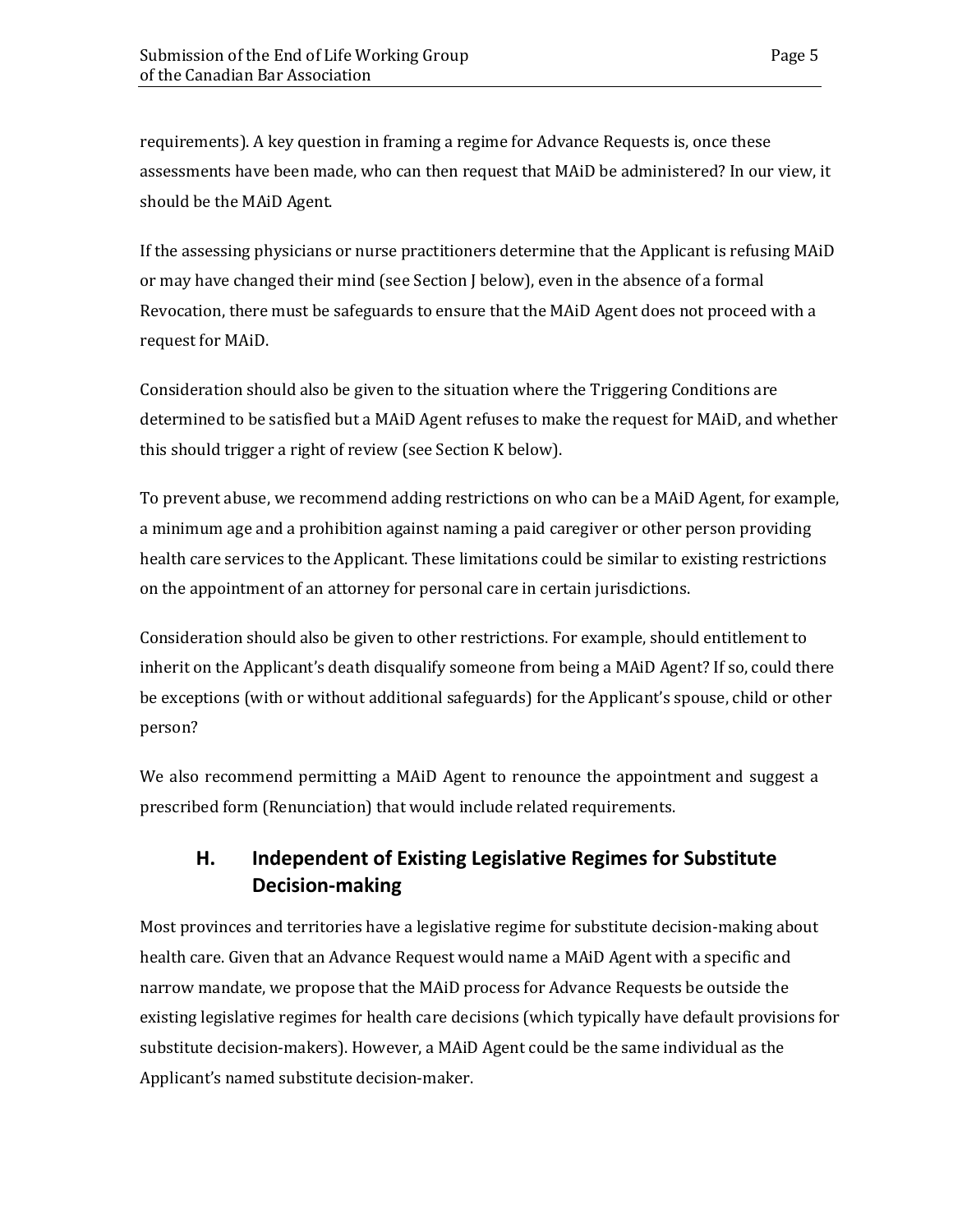# **I. Triggering Conditions**

The Triggering Conditions constituting intolerable suffering to the Applicant would be subjective – as is the case in the existing *Criminal Code* MAiD regime. However, for Advance Requests, the conditions must be described with sufficient clarity and specificity to allow an objective assessment of whether the Triggering Conditions have been met, underscoring the need for a full discussion as an essential part of the Applicant's prior informed consent. While Triggering Conditions will be very personal, examples could include:

- inability to recognize family or friends consistently for a defined period;
- inability to speak or to communicate by any other means;
- permanent confinement to bed;
- inability to attend to one's activities of daily living (as specified) with no reasonable prospect of a reversal of this condition.

# **J. Demonstration of Refusal by Applicant**

The *Criminal Code* prohibitions on administering MAiD to an individual who demonstrates refusal or resistance by words, sounds or gestures should also apply to MAiD by Advance Requests, despite a determination that the Triggering Conditions have been satisfied. In other words, current wishes of the Applicant (whether capable or incapable) should prevail over the Advance Request.

# **K. Rights of Review**

The legislative framework should address rights of review for the MAiD Agent and other persons in any of the following situations:

- whether the Triggering Conditions have been satisfied;
- whether the circumstances dictate that the MAiD Agent is required to request MAiD;
- whether the Applicant has demonstrated refusal or resistance by words, sounds or gestures

If rights of review are granted, the appropriate process and forum must also be determined.

# **L. Default Authority**

If a MAiD Agent is unable or unwilling to act, there should be a default authority (such as a legislative appointee or government body) empowered to act as a last resort to give effect to an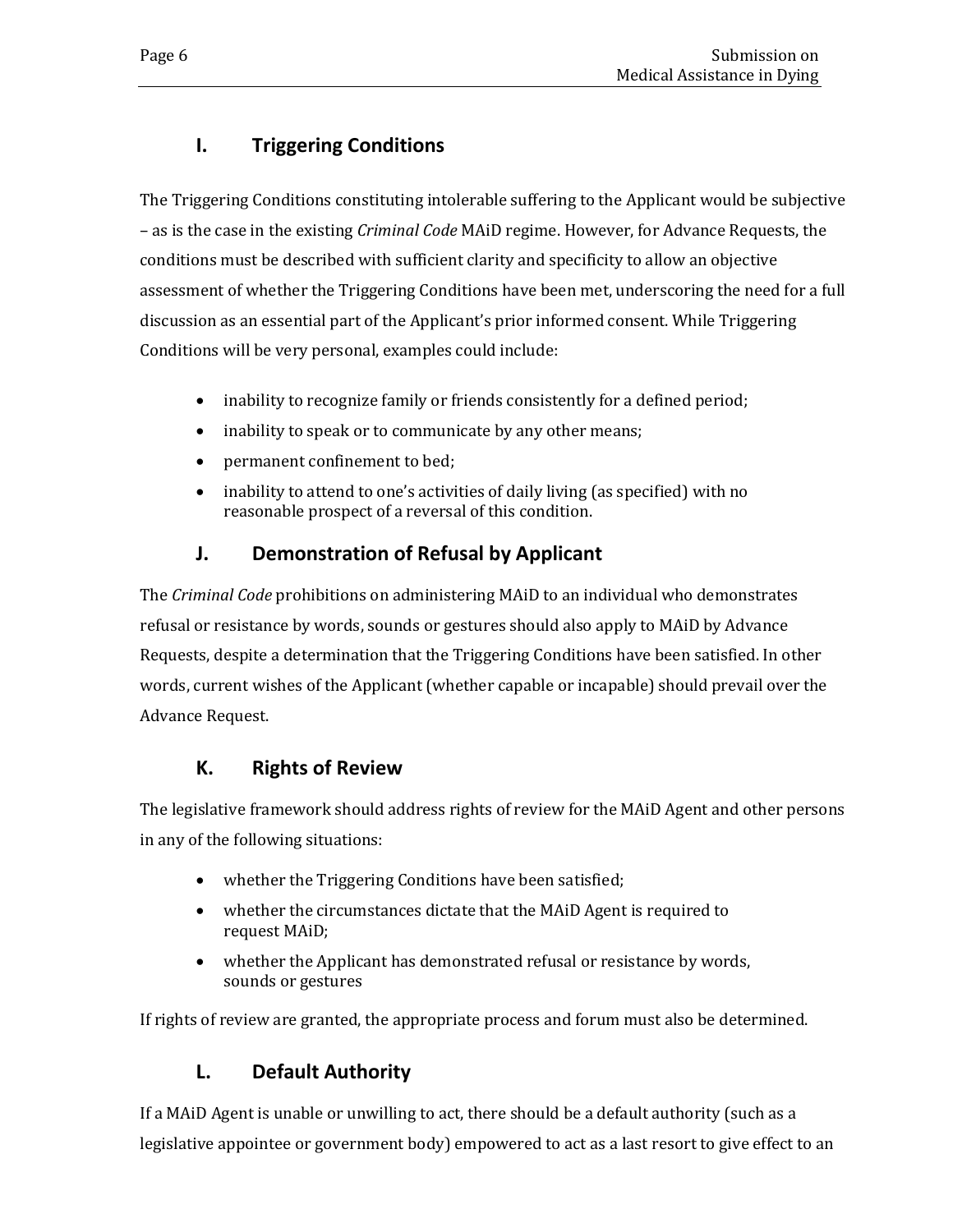Applicant's Advance Request. Consideration could also be given to having this appointee or body also serve as the review body discussed in Section K above.

# **III. MENTAL ILLNESS**

### **A. Guiding Principles**

The Supreme Court of Canada in *Carter* did not define "medical condition" in the context of MAiD. Subsequently, the Alberta Court of Appeal in *Canada (Attorney General) v E.F.*<sup>7</sup> held that the *Carter* decision should be interpreted as including persons with a psychiatric condition if they otherwise fit the criteria for MAiD.

People living with mental illnesses are entitled to autonomy and self-determination about their health, without discrimination, and their suffering is no less real than those of individuals affected by a physical illness. At the same time, researchers have acknowledged that individuals suffering from mental illness experience increased and intersecting levels of vulnerability in health care contexts, particularly in the case of  $MAiD<sub>l</sub><sup>8</sup>$  hence the need for appropriate safeguards.

Appropriate safeguards are found through informed consent and good professional health care. In *Carter*, the Supreme Court of Canada accepted evidence that vulnerability can be assessed on an individual basis by physicians. The Court pointed out that concerns about "decisionally vulnerable" patients "are already part and parcel of our medical system"9, and related issues are resolved through the assessment of informed consent and decisional capacity.

In the same vein, the Quebec Superior Court in *Truchon* stated that vulnerability in the context of MAiD must be assessed from an individual perspective rather than inferred on a collective basis, in reference to a group of so-called vulnerable persons which may not adequately reflect the diversity of circumstances amongst that group.10

<sup>7</sup> *Canada (Attorney General)* v. *E.F*., 2016 ABCA 155, at para. 59.

<sup>8</sup> [The State of Knowledge on Medical Assistance in Dying Where a Mental Disorder is the Sole Underlying](https://cca-reports.ca/wp-content/uploads/2018/12/The-State-of-Knowledge-on-Medical-Assistance-in-Dying-Where-a-Mental-Disorder-is-the-Sole-Underlying-Medical-Condition.pdf)  [Medical Condition Report](https://cca-reports.ca/wp-content/uploads/2018/12/The-State-of-Knowledge-on-Medical-Assistance-in-Dying-Where-a-Mental-Disorder-is-the-Sole-Underlying-Medical-Condition.pdf) of the Expert Panel Working Group, (Council of Canadian Academies) (2018). See, for example, at pp. 47-48 and 68. [CCA Report on Mental Disorders).

<sup>9</sup> *Carter*, at para. 115.

<sup>10</sup> *Truchon v. Procureur général du Canada*, 2019 QCCS 3792 (Truchon), at para. 466.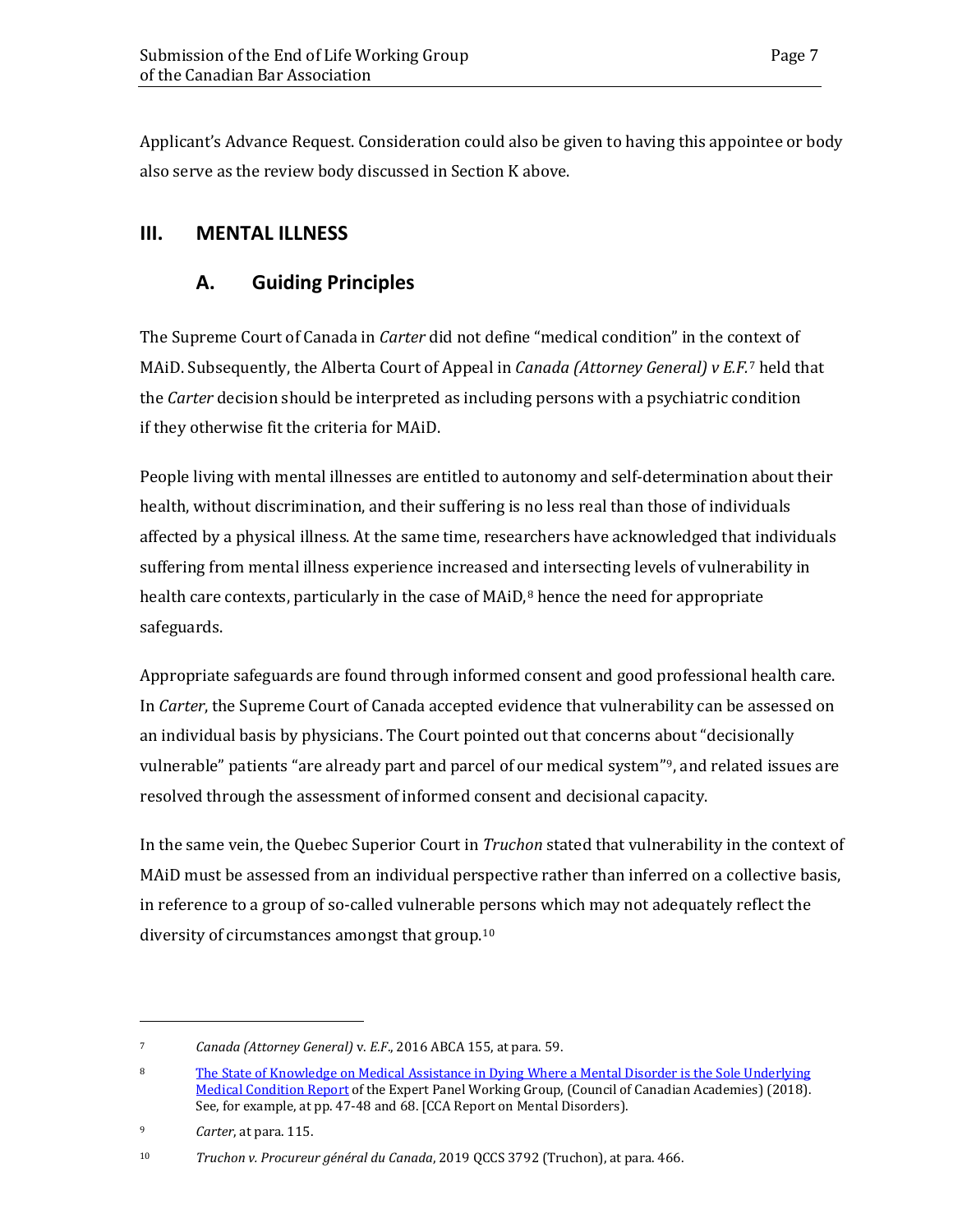That said, neither *Carter* or *Truchon* dealt explicitly with a factual matrix involving MAiD and mental illness as a sole underlying medical condition (MI-SUMC).

While issues related to MAiD MI-SUMC are complex, a general exclusion of all persons suffering from mental illness is likely to be constitutionally challenged. The CBA Working Group supports a patient-centric approach to capacity and consent with appropriate safeguards.

#### **B. Legislative Approach**

The current MAiD regime in the *Criminal Code* includes two sets of safeguards, depending on whether natural death is reasonably foreseeable or not. As mental illnesses do not likely translate into situations nearing death, MAiD MI-SUMC is likely to be approached through the lens and safeguards associated when "natural death is *not* reasonably foreseeable". However, Parliament should carefully define the scope of MAiD MI-SUMC to avoid ambiguity on the applicable protocols and safeguards.

While some aspects of MAiD MI-SUMC are appropriately dealt within the *Criminal Code*, other aspects should be handled by the provinces and territories (e.g., specifics of consent laws).

#### **C. Potential Safeguards for MAiD MI-SUMC**

The Supreme Court of Canada in *Carter* recognized MAiD for competent adults clearly requesting it, when affected by a "grievous and irremediable medical condition" that causes "intolerable suffering." The CBA Working Group believes that eligibility for MAiD MI-SUMC should be aligned with the criteria developed in *Carter* and recognize the specificity of mental illnesses and the individual's circumstances (as is the case for physical illnesses).

Here are key considerations to establish safeguards for MAiD MI-SUMC:

**1. Expertise of MAiD assessor**. Section 241.2(3.1)(e.1) of the *Criminal Code* states that one of the MAiD assessors should have "expertise in the condition that is causing the person's suffering" or consult with someone with that expertise. Given the complexity of mental illnesses, we support this position. Parliament may consider specifying that the expert must be a psychiatrist or another mental illness specialist. However, it is also important to consider actual access to these specialists, which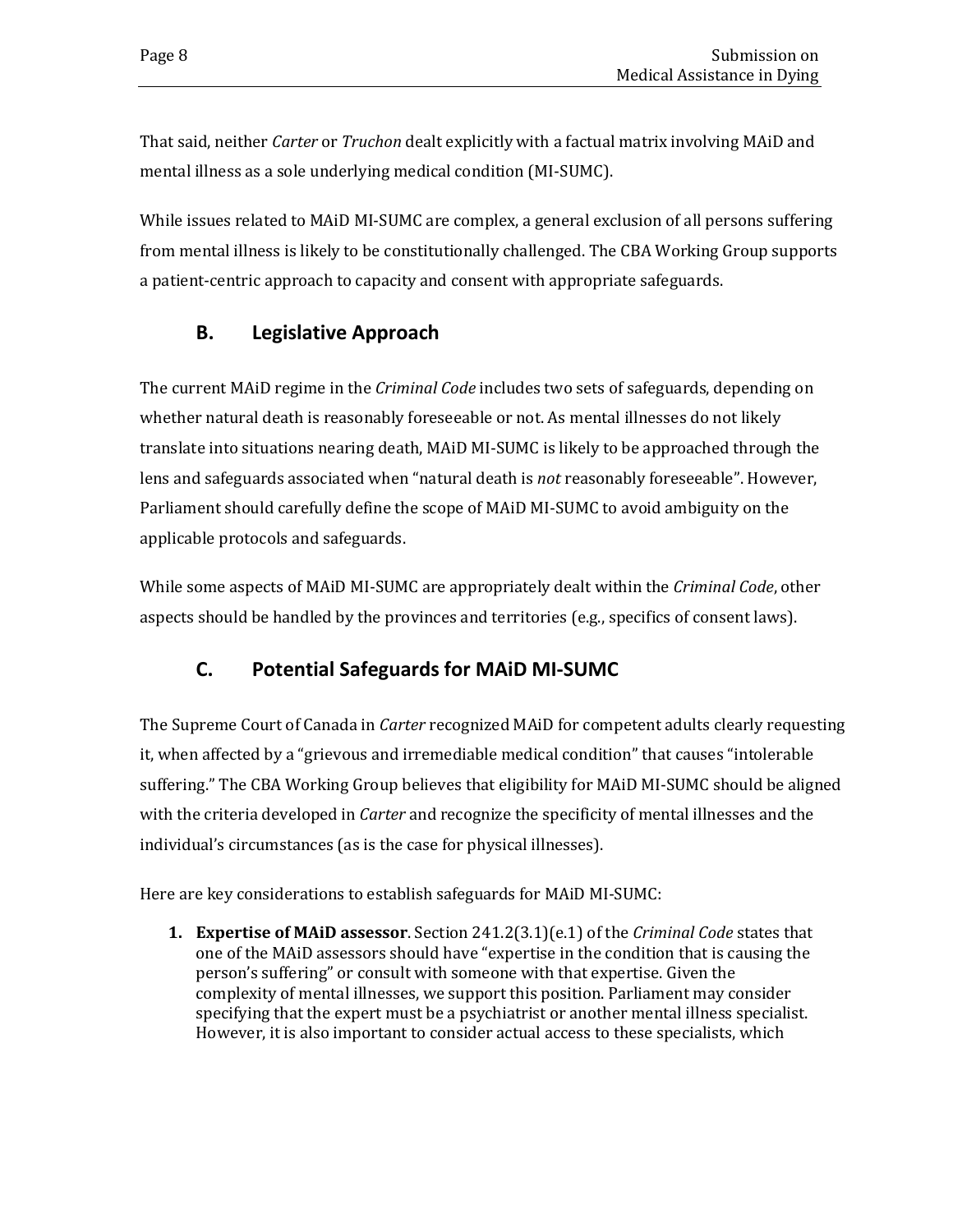could be limited in some communities. Undue delays to see specialists could prolong suffering for patients applying for MAiD MI-SUMC.<sup>11</sup>

- **2. Assessment of capacity.** Mental illnesses do not necessarily compromise capacity to make health care decisions, including MAiD. However, because mental illnesses could manifest in suicidal ideation, and because the decision-making capacity of the individual can be impacted by mental illness in certain contexts,12 Parliament may consider if MAiD MI-SUMC assessment should be longitudinal and not based on a single meeting with the patient. In *Truchon*, the Quebec Superior Court held that physicians can distinguish between suicidal ideation and MAiD.13 Psychiatrists are trained to assess this dimension and there is evidence in other jurisdictions that MAiD MI-SUMC and suicide prevention strategies could coexist.14 However, education and proper communications are necessary to avoid confounding the two.
- **3. Time limits.** It has been suggested that, once a person receives a diagnosis of mental illness, there should be an initial period before the person could file a request for MAiD, to permit the time to explore alternative means to alleviate their suffering, given the trajectory of the disease.15 While this may appear as a protective factor, Parliamaent should be aware of the risk of arbitrariness in setting this time limit, irrespective of the nature of the medical disorder.16 Parliament should consider whether existing requirements for informed consent may be a sufficient safeguard. Currently, no minimum period is required for MAiD eligibility for physical illnesses.
- **4. Informed consent.** Before being eligible for MAiD MI-SUMC, a person should be presented with reasonable therapeutic options, whether these options involve medication or psychotherapy. While the way informed consent is applied by health care professionals may vary across Canada, the process is meant to ensure MAiD is consciously chosen over other alternatives. The *Criminal Code* states that the person requesting MAiD should be informed of "means to relieve (their) suffering," offered various consultations with relevant professionals<sup>17</sup> and that the MAiD assessor be satisfied that the person has given "serious consideration to those means." [s. 241.2  $(3.1)(h)$ ]

Some suggest that this requirement be complemented by an additional criterion, based on the international experience. For instance, the Halifax Group suggested a

<sup>11</sup> Association des médecins psychiatres du Québec report "Access to medical assistance in dying for people with mental disorders" [AMPQ Report] (Nov. 2020), suggested establishing a provincial agency dedicated to mental health and MAiD, see p. 41. This agency would ensure appropriate access to independent psychiatrists, coordinate care and foster consistency in MAiD MI-SUMC. This option would require coordination between the federal and provincial governments.

<sup>12</sup> See note 8 CCA Report on Mental Disorders, pp. 64-65 and 68.

<sup>13</sup> *Truchon*, at para. 466. The CCA Report on Mental Disorders also commented that there is no evidence of any association between the legal status of assisted dying in a country and its suicide rate: p. 96.

<sup>14</sup> AMPQ Report, p. 37-38.

<sup>15</sup> According to the AMPQ, a majority of Quebec psychiatrists (71%) believe that a minimum amount of time living with the disease must be more than 5 years before a request for MAiD MI-SUMC can be made: AMPQ Report, p. 28.

<sup>16</sup> AMPQ Report p. 29.

<sup>17</sup> *Criminal Code*, s. 241.2 (3.1) g).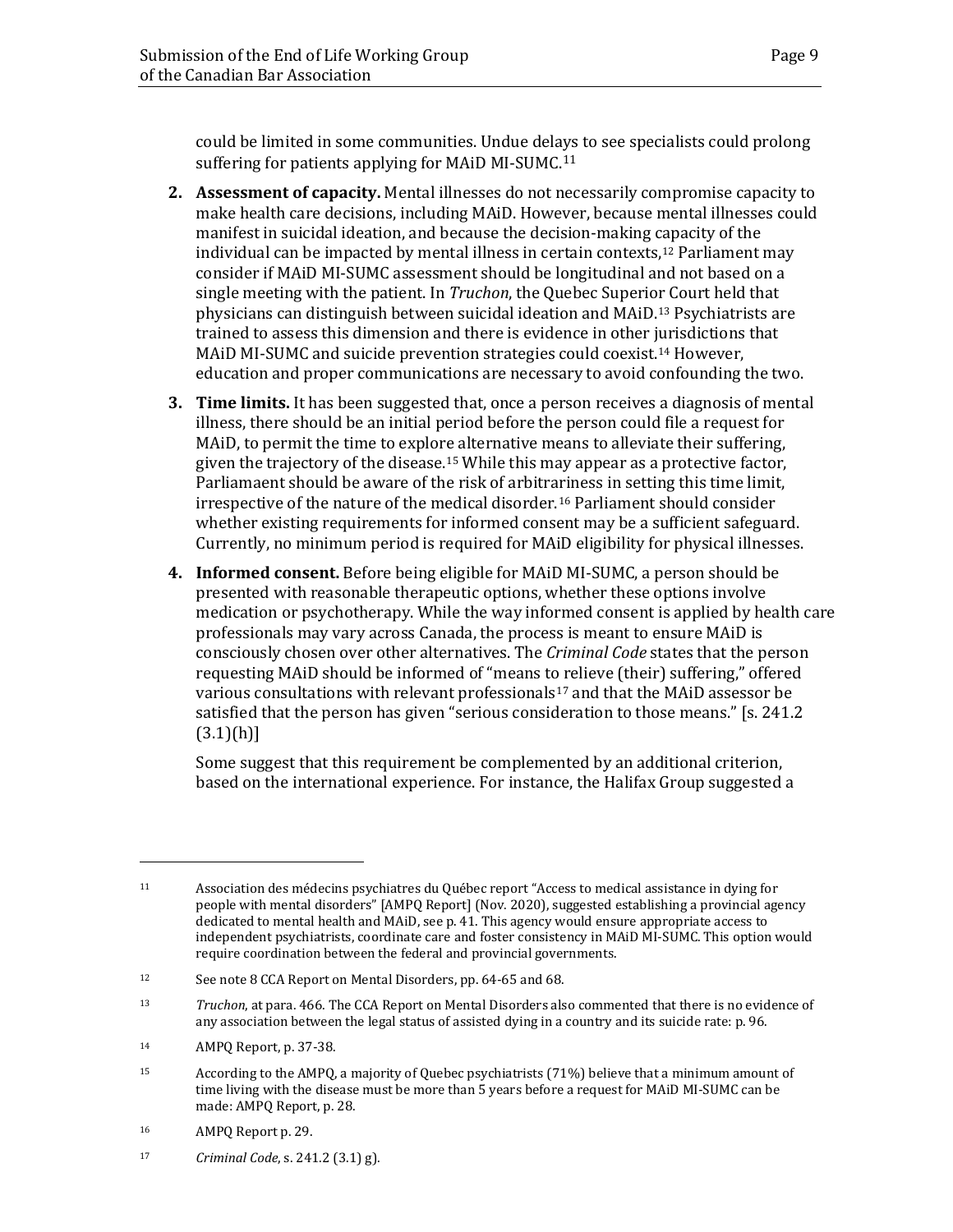criterion that the decision be "well-considered."18 The EAG Group suggested a "nonambivalence" criterion.19 While the necessity of additional criteria can be debated, we do not believe these concepts are relevant to the *Criminal Code*. Altering consent laws may raise jurisdictional issues, as they are normally considered a matter of provincial or territorial jurisdiction.

- **5. Irremediable medical condition.** The views of medical experts on what is considered an "irremediable" mental illness may vary depending on the type of mental illness and other circumstances. While a fully informed consent requires that the patient is presented with all treatments available, the Supreme Court in *Carter* specified that "irremediable" does not require individuals to undertake treatments that are not acceptable to them.20 Parliament should ensure that any expansion of MAiD to include MI-SUMC aligns with current best practices in mental health care.
- **6. Assessment of suffering.** To be eligible for MAiD, the Supreme Court in *Carter* stated that the suffering should be "intolerable to the individual in the circumstances of his or her condition". This remains a subjective standard, viewed from the patient's perspective.
- **7. Delay before MAiD administration**. Currently, for situations where "natural death is not foreseeable," at least 90 days must elapse between the initial MAiD assessment and the administration of MAiD.<sup>21</sup> Consideration should be given to the appropriate period to enable the MAiD assessors to conduct a full review of the patient's condition, given the type of mental illness, and to ensure informed consent, as well as to allow the patient to explore treatment options.
- **8. Conscience rights.** As recognized in *Carter* and by the current federal MAiD regime,22 MAiD assessors should not be forced to deliver MAiD MI-SUMC if it is contrary to their conscience or religion. However, adequate access to MAiD for eligible patients must not be compromised as a result of conscience rights.

In addition to requirements for MAiD MI-SUMC that could be integrated in the *Criminal Code*, other measures, including health care standards and guidelines, might be relevant to complete appropriate safeguards. For instance, multi-disciplinary teams exploring the dynamic between

<sup>18</sup> The Halifax Group, 2020, MAID Legislation at a Crossroads: Persons with Mental Disorders as Their Sole [Underlying Medical Condition,](https://irpp.org/research-studies/maid-legislation-at-a-crossroads-persons-with-mental-disorders-as-their-sole-underlying-medical-condition/) IRPP Report, (January). Montreal: Institute for Research on Public Policy, p. 26-27.

<sup>19</sup> ["Canada at a Crossroads: Recommendations on MAiD and Persons with a Mental Disorder – An](https://deliverypdf.ssrn.com/delivery.php?ID=733004110116087124111064067009105090052064018031086020031099064088085009092119104096124021020012098002061066026027121065121125051066001081068084096064125092086062019077122004011001126093099126103071126090074067091030072116084004111106002111005096&EXT=pdf&INDEX=TRUE)  [Evidence-Based Critique of the Halifax Group IRPP Report"](https://deliverypdf.ssrn.com/delivery.php?ID=733004110116087124111064067009105090052064018031086020031099064088085009092119104096124021020012098002061066026027121065121125051066001081068084096064125092086062019077122004011001126093099126103071126090074067091030072116084004111106002111005096&EXT=pdf&INDEX=TRUE), Expert Advisory Group on Medical Assistance in Dying (February 2020), p. 19-21. [EAG Report]

<sup>20</sup> *Carter*, at para. 127. The Alberta Court of Appeal in *Canada (Attorney General) v. E.F* (2016 ABCA 155) also recognized evidence that mental illness may be "irremediable": at para. 65-66.

<sup>21</sup> *Criminal Code*, s. 241.2(3.1)(i).

<sup>22</sup> *Carter*, at para. 132, and *Criminal Code* section 241.2(9), which states: "For greater certainty, nothing in this section compels an individual to provide or assist in providing medical assistance in dying."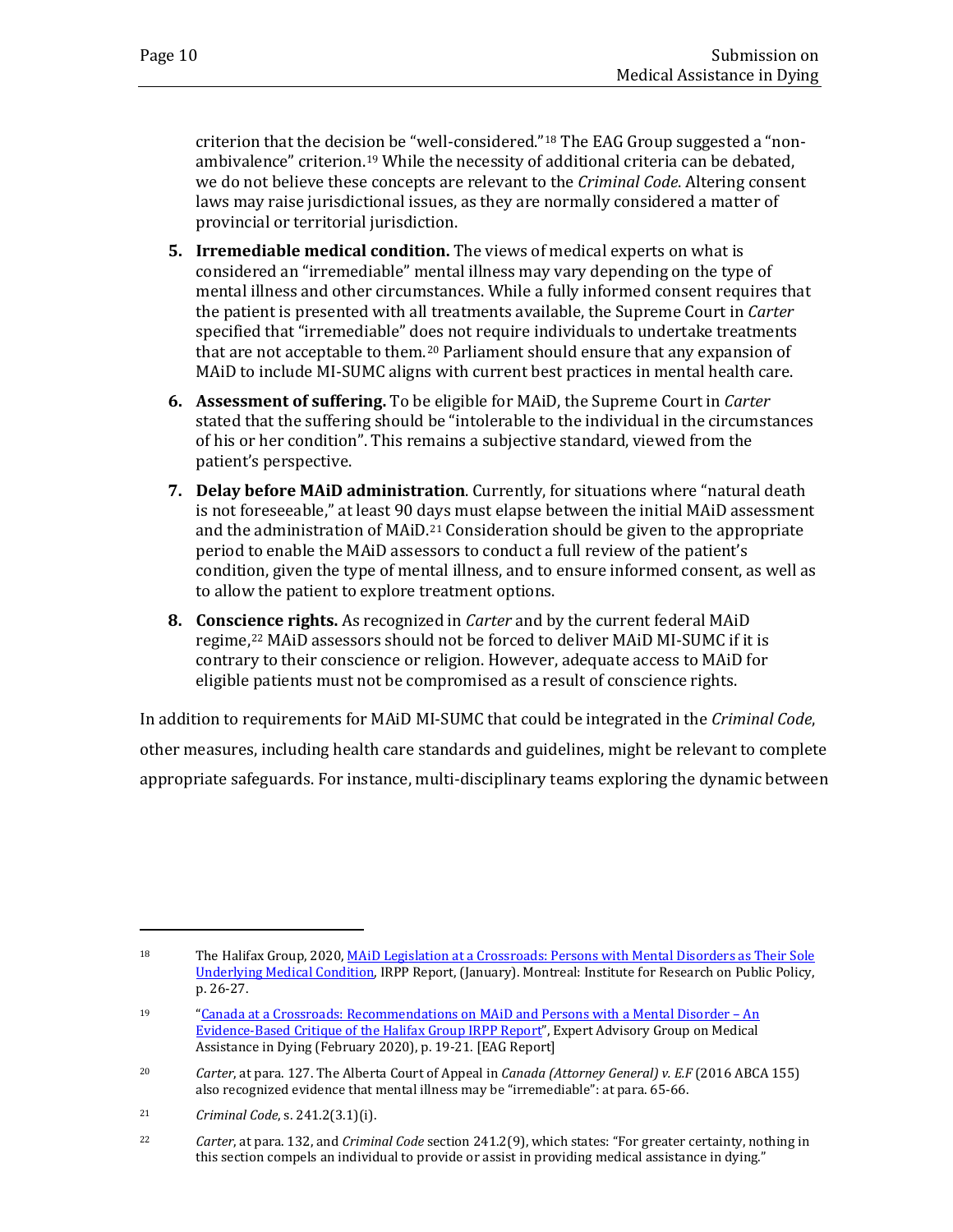patients, their community and health care team, might be useful. However, these guidelines should be developed by the provinces and territories and the relevant professional regulators.<sup>23</sup>

### **D. Balancing Safeguards and Supports**

We recognize the importance of appropriate health care services and social support for people living with mental illnesses. The MAiD framework should contain safeguards to mitigate the risk of vulnerable individuals choosing MAiD because of external factors, including lack of access to adequate health care.

At the same time, we must recognize the suffering of these individuals – which is no less real than those of individuals affected by a physical illness. As such, the framework must recognize their right to make their own health care decisions, including MAiD, in a manner compatible with the *Carter* decision and that balances autonomy and appropriate safeguards.<sup>24</sup>

#### **IV. MATURE MINORS**

## **A. Decisional Capacity**

In *A.C. v. Manitoba (Director of Child and Family Services),*<sup>25</sup> the Supreme Court of Canada made it clear that mature minors can make informed decisions about their life and death. As such, persons under the age of 18 have the right to demonstrate mature medical decisional capacity, or the statute that precludes it will be found unconstitutional. This restriction would also fail to comply with Canada's obligations under article 12 of the *United Nations Convention on the Rights of the Child*, which requires that the views of children in all matters affecting them be given due weight in accordance with their age and maturity.26

In addition, the Expert Panel Working Group on MAiD for Mature Minors' review of the research demonstrates that the "cognitive foundations for decisional capacity are in place in early

<sup>23</sup> *Criminal Code* s. 241.2(7) recognizes that "[m]edical assistance in dying must be provided with reasonable knowledge, care and skill and in accordance with any applicable provincial laws, rules or standards."

<sup>24</sup> Consideration could be given to the United Nations *Convention on the Rights of Persons with Disabilities* for guidance on ensuring both autonomy in health care decisions and appropriate safeguards.

<sup>25 [2009] 2</sup> S.C.R. 181 (*A.C.*).

<sup>26</sup> United Nations. *Convention on the Rights of the Child*, 7 March 1990, article 12.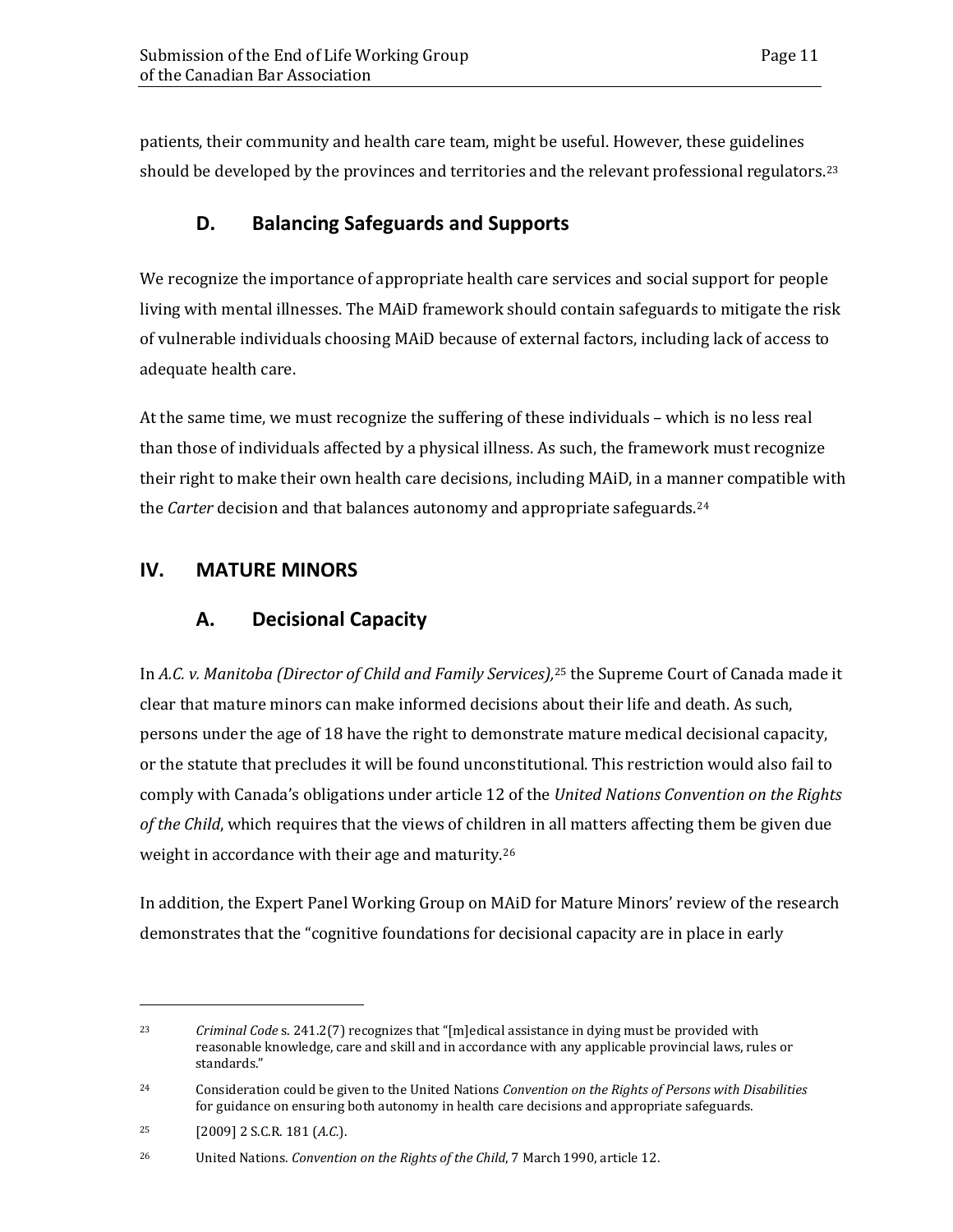adolescence" and that they may be able "to make an informed decision requesting MAID, particularly in a supportive environment."27

However, the Supreme Court of Canada noted in *A.C.* that these are complex situations requiring a careful assessment of the young person's individual capacity for autonomous choice. In the most serious of cases, where refusal of treatment carries a significant risk of death or permanent physical or mental impairment, a careful evaluation of the maturity of the adolescent must be undertaken to determine if their decision is genuinely independent, reflecting a real understanding and appreciation of the decision and its potential consequences.<sup>28</sup>

Consequently, appropriate tools to assess and confirm consent and capacity of minors need to be refined and developed. Clear guidelines and requirements to determine whether a minor has a mature medical decisional capacity for MAID or is adequately consenting to MAID are imperative. The Expert Panel Working Group on MAiD for Mature Minors noted that "while capacity assessments are complex, tools are available or are under development to help clinicians assess adolescent capacity for health care decisions and the capacity of patients requesting MAID."29 Tools specific to adolescents should be prioritized to facilitate access to MAID for mature minors.

#### **B. Constitutional Rights of Minors**

The CBA Working Group believes that the *Criminal Code* should be amended to respect the constitutional rights of mature minors. Mature minors are a disenfranchised group with limited agency to retain legal counsel. Mature minors who are ill are even less able to engage counsel to argue their position. Given their vulnerability, we reiterate the importance of proceeding with a constitutionally-grounded perspective on the right of mature minors to make medical decisions about their life and death.

The Expert Panel Working Group on MAID for Mature Minors found that "while adolescents may face some unique psychosocial issues, their physical and emotional suffering at end of life is

<sup>27</sup> The State [of Knowledge](https://cca-reports.ca/wp-content/uploads/2018/12/The-State-of-Knowledge-on-Medical-Assistance-in-Dying-for-Mature-Minors.pdf) on Medical Assistance in Dying for Mature Minors Report of the Expert Panel Working Group (Council of Canadian Academies) (2018), p. 68. [CCA Report on Mature Minors]

<sup>28</sup> *A.C.* at para. 95.

<sup>29</sup> See note 27 CCA Report on Mature Minors, p. 68.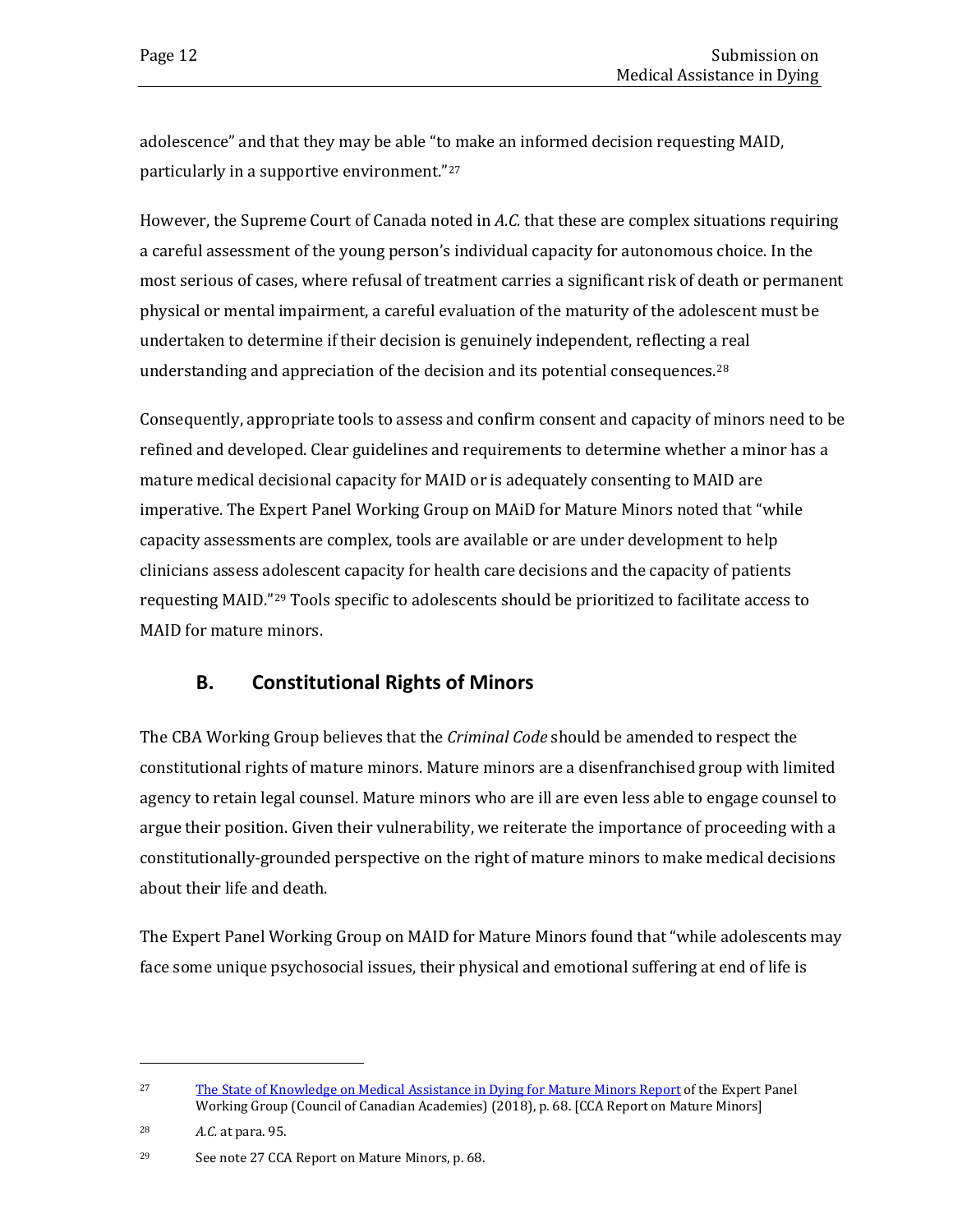similar to that of adults."<sup>30</sup> The denial of equal access to the alleviation of suffering impacts the rights of young people under sections 7 and 15 of the *Charter.*

#### **V. SUMMARY OF RECOMMENDATIONS**

We appreciate the opportunity to address these important matters and would be pleased to elaborate on any of the foregoing, or offer further input.

#### **The CBA Working Group recommends:**

#### **Advance Requests**

- **1. Advance Requests be authorized through a framework set out in the** *Criminal Code***. The legislative framework for Advance Requests should address all requirements including documentation, protection and release of liability for all parties acting in good faith.**
- **2. Include the existing** *Criminal Code* **criteria for MAiD, namely the capacity and informed consent requirements, in the Advance Requests framework.**
- **3. Individuals should be eligible to make an Advance Request only** *after* **a diagnosis of a grievous and irremediable medical condition, but** *before* **their suffering becomes intolerable.**
- **4. Develop a prescribed form (Declaration), its contents specifically mandated in the**  *Criminal Code* **and include naming a MAiD Agent, delineating the Triggering Conditions, signatures and witness requirements.**
- **5. Allow a Declaration to be revocable by using a prescribed form (Revocation). The requirements for a Revocation should be included in the** *Criminal Code* **and specify that a lower level of capacity is required to** *revoke* **an Advance Request than the level of capacity required to** *make* **an Advance Request.**
- **6. Name a MAiD Agent who would initiate an assessment of whether the Triggering Conditions for an Advance Request have been met. Restrictions should be imposed on who can be a MAiD Agent (e.g., minimum age, prohibition for paid caregivers or**

<sup>30</sup> See note 27 CCA Report on Mature Minors, p. 120.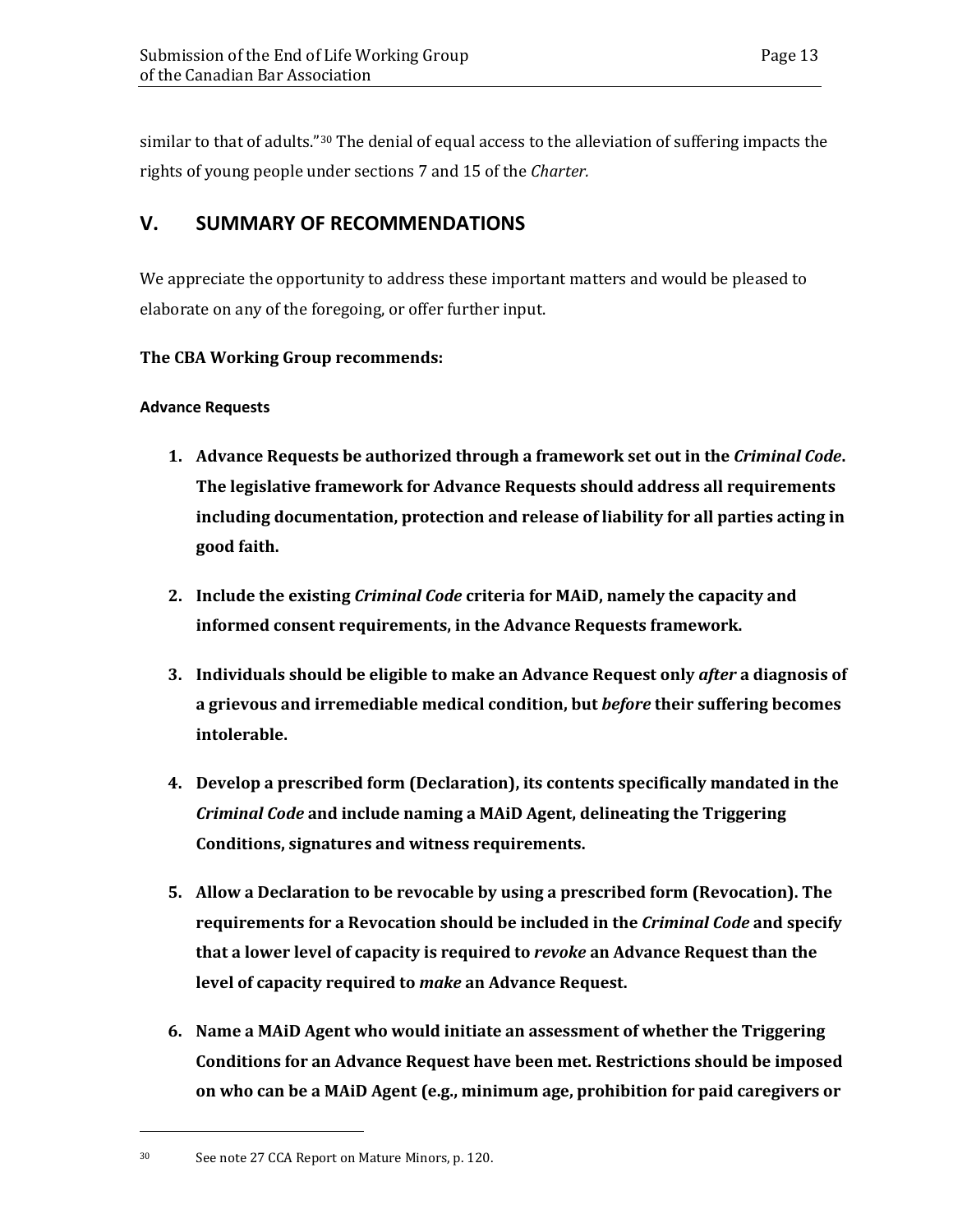**other persons providing health care services to the Applicant), clarifying and specifying the Triggering Conditions constituting intolerable suffering to the Applicant to allow an objective assessment of whether they have been met.**

- **7. Apply the** *Criminal Code* **prohibitions on administering MAiD to an individual who demonstrates refusal or resistance by words, sounds or gestures to Advance Requests, despite a determination that the Triggering Conditions have been satisfied.**
- **8. Address rights of review for the MAiD Agent and other persons to determine whether: a) Triggering Conditions have been satisfied; b) circumstances dictate that the MAiD Agent is required to request MAiD; c) the Applicant has demonstrated refusal or resistance by words, sounds or gestures.**
- **9. Empower a default authority (such as a legislative appointee or government body) to act as a last resort to give effect to an Applicant's Advance Request if a MAiD Agent is unable or unwilling to act.**

**MAiD MI-SUMC**

- **10. Parliament authorize MAiD MI-SUMC in the** *Criminal Code* **with appropriate safeguards.**
- **11. Parliament carefully define the scope of MAiD MI-SUMC to avoid ambiguity on the applicable protocols and safeguards.**
- **12. Parliament be mindful that any additional safeguards do not unduly prolong the sufferings of individuals who would otherwise be eligible to MAiD, taking into account access to relevant medical resources.**
- **13. Parliament be aware of the risk of arbitrariness in setting time limits, irrespective of the nature of the medical disorder, and consider whether existing requirements for informed consent may be a sufficient safeguard.**
- **14. Parliament ensure that MAiD MI-SUMC aligns with current best practices in mental health care.**